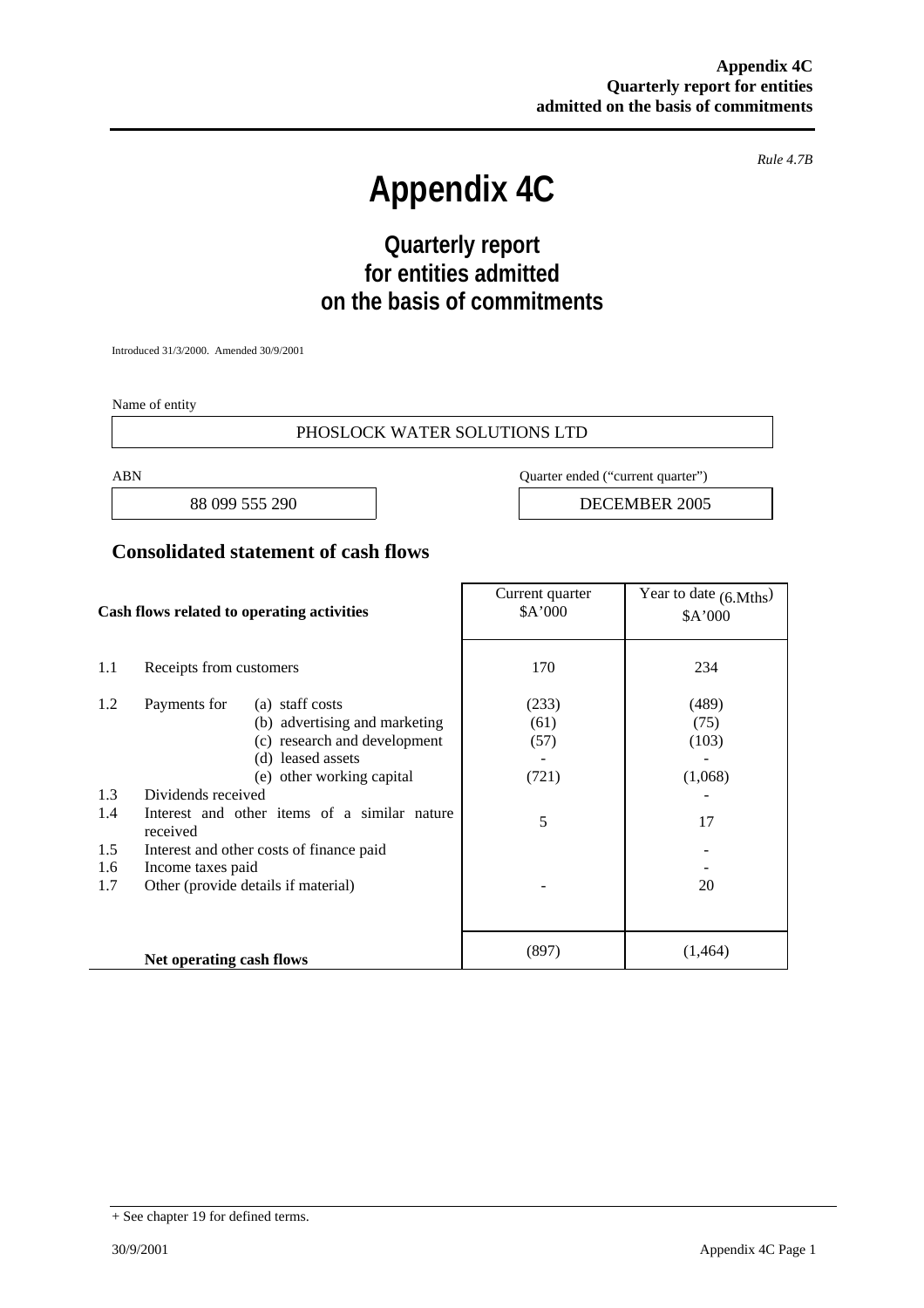|                              |                                                                                                                                                                                                                                | Current quarter<br>\$A'000 | Year to date (.6 Mths)<br>\$A'000 |
|------------------------------|--------------------------------------------------------------------------------------------------------------------------------------------------------------------------------------------------------------------------------|----------------------------|-----------------------------------|
| 1.8                          | Net operating cash flows (carried forward)                                                                                                                                                                                     | (897)                      | (1,464)                           |
| 1.9                          | Cash flows related to investing activities<br>Payment for acquisition of:<br>(a) businesses (item 5)<br>(b) equity investments<br>(c) intellectual property<br>(d) physical non-current assets<br>(e) other non-current assets | (472)<br>(51)<br>(49)      | (100)<br>(489)<br>(143)<br>(49)   |
| 1.10                         | Proceeds from disposal of:<br>(a) businesses (item 5)<br>(b) equity investments<br>(c) intellectual property<br>(d) physical non-current assets<br>(e) other non-current assets                                                |                            |                                   |
| 1.11<br>1.12<br>1.13         | Loans to other entities<br>Loans repaid by other entities<br>Other (provide details if material)                                                                                                                               |                            |                                   |
|                              | balance<br>Cash<br>acquired<br>entity<br>of<br>on<br>consolidation:                                                                                                                                                            |                            | 49                                |
|                              | Net investing cash flows                                                                                                                                                                                                       | (572)                      | (732)                             |
| 1.14                         | Total operating and investing cash flows                                                                                                                                                                                       | (1, 469)                   | (2,196)                           |
| 1.15<br>1.16<br>1.17<br>1.18 | Cash flows related to financing activities<br>Proceeds from issues of shares, options, etc.<br>Proceeds from sale of forfeited shares<br>Proceeds from borrowings<br>Repayment of borrowings                                   | 1,330                      | 1,330                             |
| 1.19<br>1.20                 | Dividends paid<br>Other – Capital raising costs                                                                                                                                                                                | (73)                       | (73)                              |
|                              | Net financing cash flows                                                                                                                                                                                                       | 1,257                      | 1,257                             |
|                              | Net increase (decrease) in cash held                                                                                                                                                                                           | (212)                      | (939)                             |
| 1.21                         | Cash at beginning of quarter/year to date                                                                                                                                                                                      | 904<br>23                  | 1,631<br>23                       |
| 1.22<br>1.23                 | Exchange rate adjustments<br>Cash at end of quarter                                                                                                                                                                            | 715                        | 715                               |

<sup>+</sup> See chapter 19 for defined terms.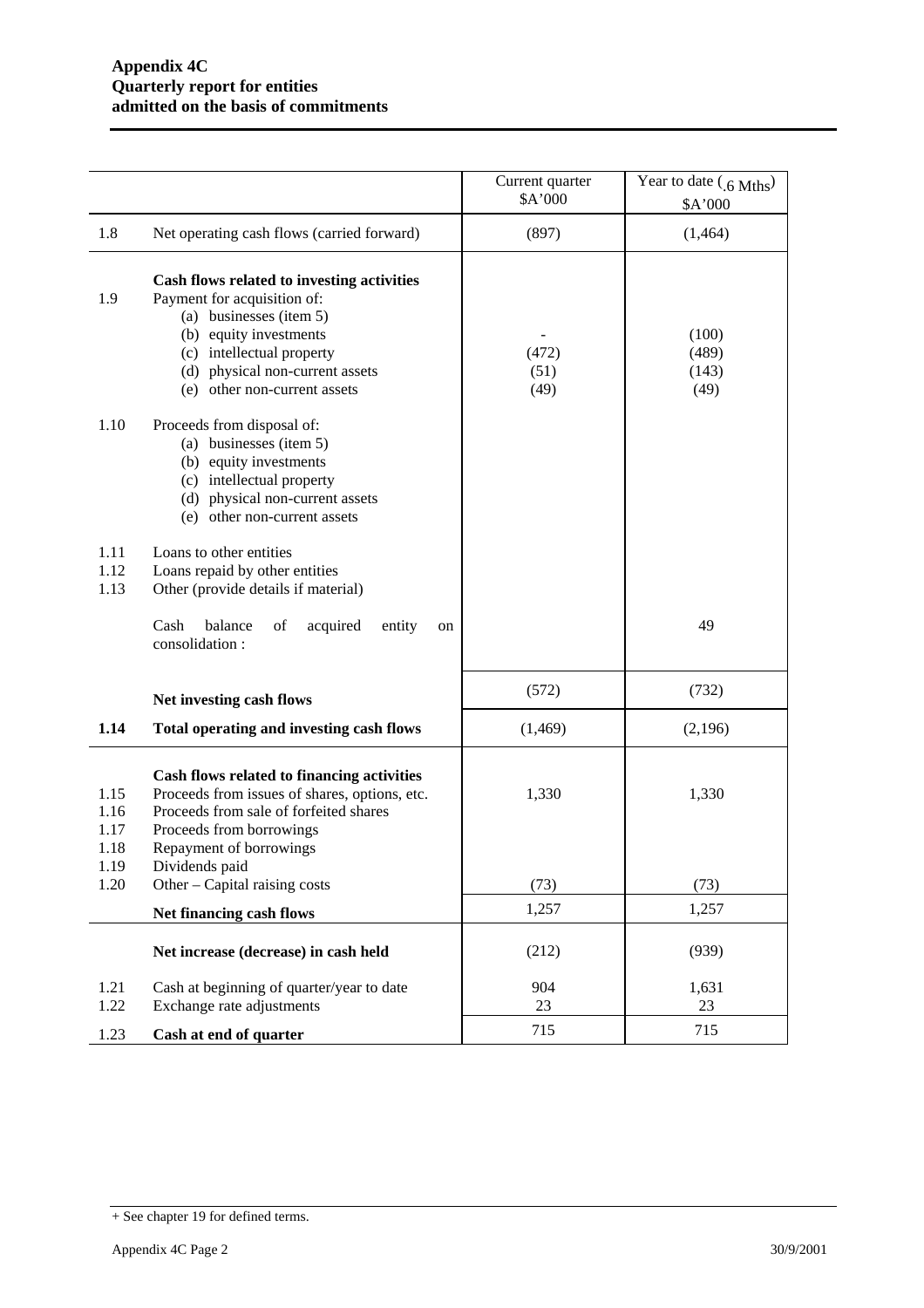### **Payments to directors of the entity and associates of the directors Payments to related entities of the entity and associates of the related entities**

|      |                                                                                                                                                                                                                                                                            | Current quarter<br>\$A'000 |  |
|------|----------------------------------------------------------------------------------------------------------------------------------------------------------------------------------------------------------------------------------------------------------------------------|----------------------------|--|
| 1.24 | Aggregate amount of payments to the parties included in item 1.2                                                                                                                                                                                                           | 146                        |  |
| 1.25 | Aggregate amount of loans to the parties included in item 1.11                                                                                                                                                                                                             |                            |  |
| 1.26 | Explanation necessary for an understanding of the transactions<br>During the period salary of \$60,575 was paid to Mr Brett Crowley and \$44,000 paid to Mr<br>Robert Schuitema,<br>Directors fees of \$11,250 were paid to Mr Russell Brown and \$30,000 paid to Dr David |                            |  |

### **Non-cash financing and investing activities**

2.1 Details of financing and investing transactions which have had a material effect on consolidated assets and liabilities but did not involve cash flows

On 15th December 2005 Phoslock Water Solutions Ltd acquired the Phoslock Intellectual Property from the CSIRO. The purchase was satisfied by the issue of 3,700,000 shares and 2,400,000 options in Phoslock Water Solutions Ltd and a cash payment of AUD \$470,000.

2.2 Details of outlays made by other entities to establish or increase their share in businesses in which the reporting entity has an interest

### **Financing facilities available**

Garman

*Add notes as necessary for an understanding of the position. (See AASB 1026 paragraph 12.2).* 

|     |                             | Amount available<br>\$A'000 | Amount used<br>\$A'000 |
|-----|-----------------------------|-----------------------------|------------------------|
| 3.1 | Loan facilities             | -                           | -                      |
| 3.2 | Credit standby arrangements |                             |                        |

<sup>+</sup> See chapter 19 for defined terms.